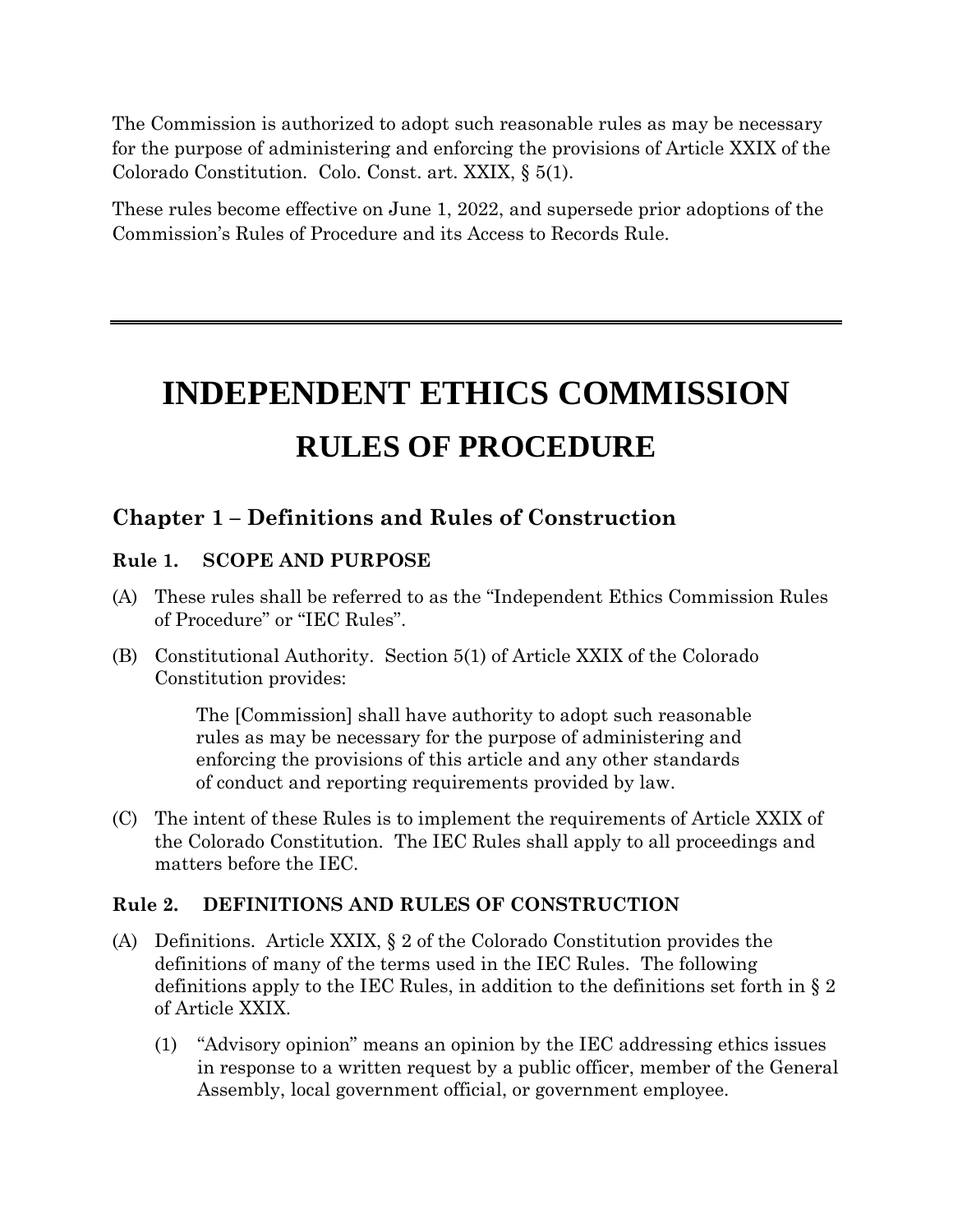- (2) "Article XXIX" means Article XXIX of the Colorado Constitution.
- (3) "Closed session" means a portion of an IEC meeting that is conducted in private and is closed to the public.
- (4) "Commission" or "IEC" means the Colorado Independent Ethics Commission, as established by Article XXIX.
- (5) "Commissioner" or "member" means any one of the five individuals appointed to the Commission pursuant to Article XXIX, § 5.
- (6) "Complaint" means a written, signed document filed with the IEC pursuant to Article XXIX,  $\S 5(3)(a)$ , which complies with the form and manner requirements of rule 5.
- (7) "Deliberations" means any discussion of the IEC commissioners with each other or counsel regarding a pending investigation, pending complaint, pending motion, advisory opinion, letter ruling, or position statement, whether such discussion occurs during a closed session, an open session, or outside of a regularly scheduled meeting.
- (8) "Dispositive", in the context of a motion, means any motion that may result in a final determination on the merits of a complaint matter, including, but not limited to, motions brought pursuant to C.R.C.P.  $12(b)(1), (2), (5),$  and  $(6).$
- (9) "Frivolous" means a complaint filed without a rational basis in fact or law for the IEC's involvement, including complaints over which the IEC lacks jurisdiction pursuant to Article XXIX.
- (10) "Hearing officer" refers to the presiding commissioner assigned by the IEC to manage a case and conduct a hearing, or the chair of the IEC, if the hearing officer is unavailable.
- (11) "IEC record" means any document, regardless of format, regarding IEC official business, maintained by the IEC in the ordinary course of business, and in the custody of the IEC's custodian of records.
- (12) "Non-public record" is an IEC record that is exempt from disclosure pursuant to these rules.
- (13) "Open meeting" means a meeting of the IEC that is convened to conduct official business, portions of which are open to the public, and is noticed on the IEC's website pursuant to these rules. Open meetings may be held in-person, via phone or web conference, or by other electronic means.
- (14) "Open session" means a portion of an open meeting that is conducted in public.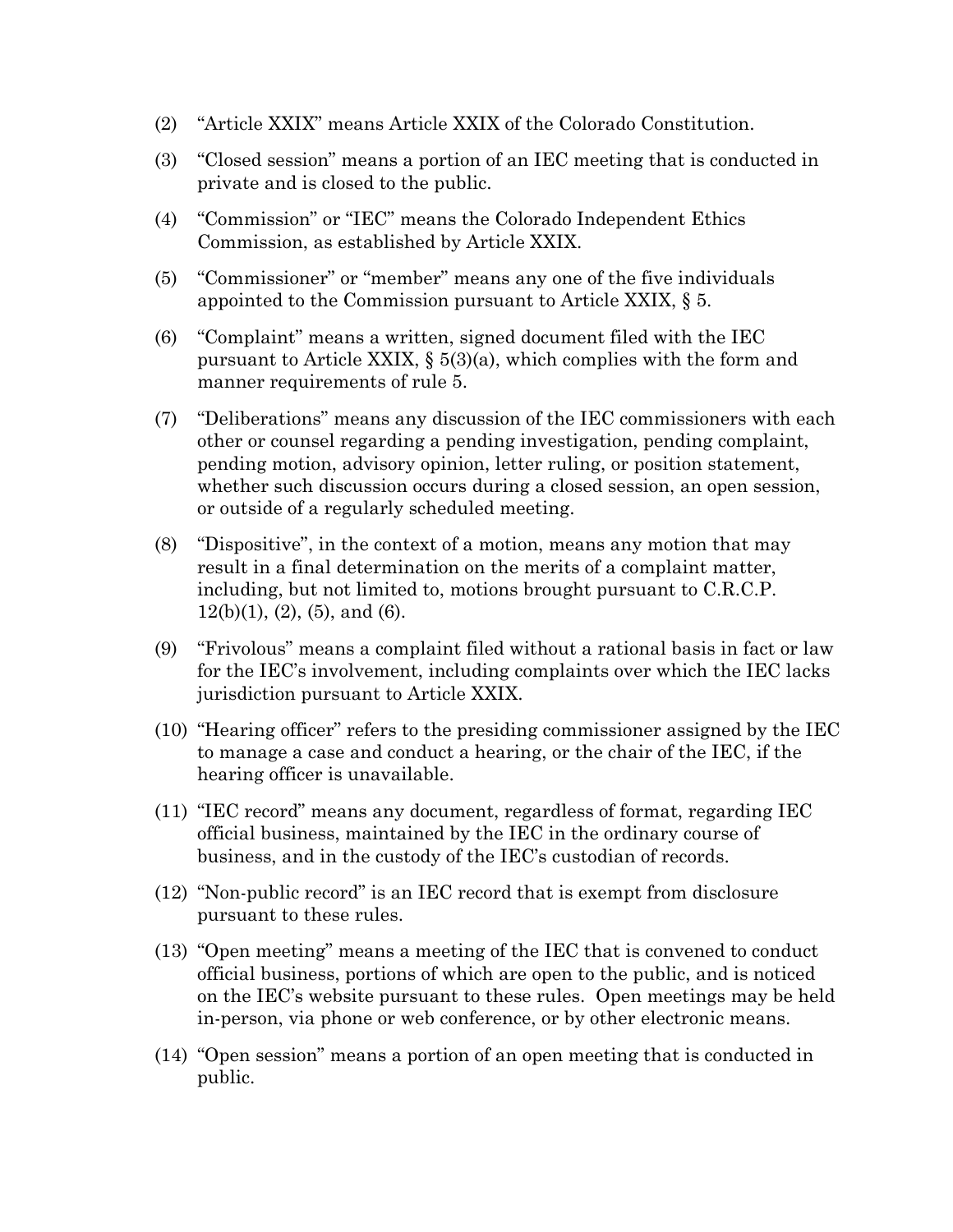- (15) "Party" means the person, persons, or entity filing a request for an advisory opinion, a request for a letter ruling, or a complaint, or the person against whom a complaint is filed.
- (16) "Personal identifying information" means a person's home address, telephone number, social security number, birth date, bank account, or other personal financial information, tax identification number, personal signature, personal email addresses, or similar unique identifying information other than a person's name.
- (17) "Personnel file" means any document maintained because of the employer-employee relationship, including home addresses, telephone numbers, financial information, and other documents specific to an individual's employment with the IEC.
- (18) "Personnel matters" means any matter related to the hiring, job performance, retention, or firing of an IEC employee.
- (19) "Position statement" means a written statement addressing ethics issue(s) that is intended to provide general guidance for public officers, members of the General Assembly, local government officials, government employees, and members of the public and which is not applicable to a specific individual.
- (20) "Public record" is an IEC record that, pursuant to these rules, is subject to public disclosure under the procedures set forth in Chapter 7.
- (21) "Published decision" means any IEC advisory opinion, letter ruling, position statement, written order, final decision regarding a complaint, or other similar document issued by or on behalf of the IEC.
- (22) "Quorum" means a majority of the number of commissioners of the IEC fixed by § 5 of Article XXIX, that is, three commissioners.
- (23) "Respondent" means the person who is the subject of a complaint.
- (24) "Signature" or "signed" includes electronic signatures and documents signed using such signatures consistent with the Uniform Electronic Transactions Act, adopted by Colorado pursuant to Article 71.3 of Title 24 of the Colorado Revised Statutes and § 24-71-101, C.R.S.
- (25) "Work product" means any draft, non-final decision of the IEC; drafts, research, or notes created by IEC staff; notes or other deliberative process materials created by commissioners, draft position statements, draft agendas, draft minutes, draft reports of investigation, internal memoranda, communications between commissioners, communications between commissioners and staff, and all other preliminary or draft IEC records.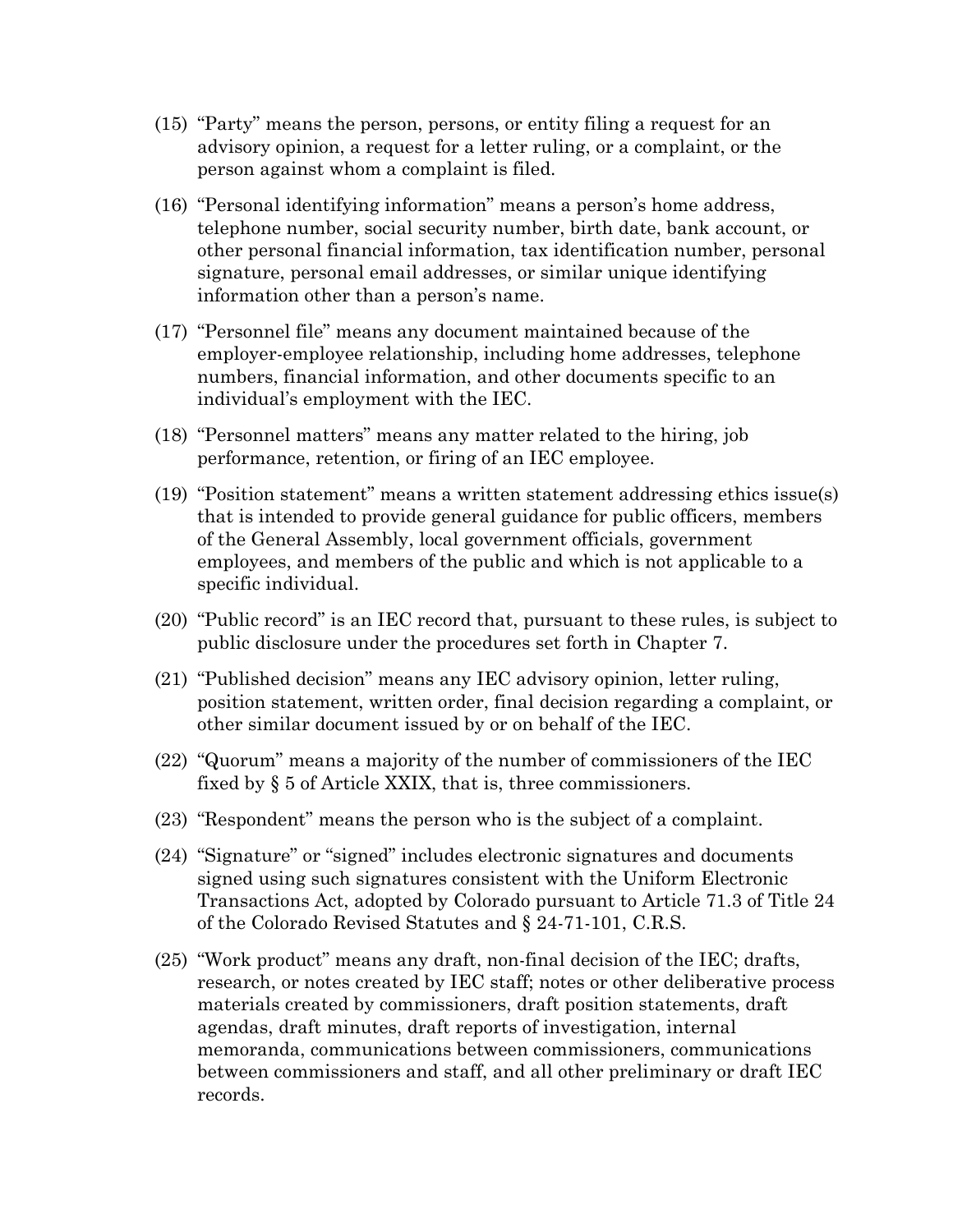- (B) Rules of Construction.
	- (1) Words in the singular shall include the plural and words in the plural shall include the singular.
	- (2) The IEC Rules shall be liberally construed to secure the just, fair, speedy, and efficient determination of all matters before the IEC, and to allow unrepresented parties to fully participate in proceedings before the IEC.
	- (3) The IEC Rules should be construed in accordance with the principles of statutory construction set forth in §§ 2-4-101 through 2-4-114, C.R.S., unless a different definition or principle is set forth by these rules.

# **Chapter 2 – Advisory Opinions, Letter Rulings, and Position Statements**

# **Rule 3. REQUESTS FOR ADVISORY OPINIONS AND LETTER RULINGS**

- (A) The provisions of  $\S 5(5)$  of Article XXIX and  $\S 24-18.5-101(4)$ , C.R.S., shall govern requests for advisory opinions and letter rulings, respectively. A request may be dismissed for failure to provide information requested by the IEC or its staff.
- (B) A request for an advisory opinion or letter ruling must: Be submitted in writing; set forth the facts underlying the request in as much detail as possible; and be filed with the IEC via mail or email.
- (C) The IEC or IEC staff may request additional information and documents from a person submitting a request for an advisory opinion or letter ruling.
- (D) A request for an advisory opinion or letter ruling is complete when the IEC or IEC staff has determined that no additional information is necessary to consider the request at a regular meeting of the IEC.
- (E) The IEC shall publish advisory opinions, letter rulings, and position statements on the IEC website after an opinion is issued.
- (F) In the event of disagreement by any commissioner with an advisory opinion or letter ruling, that commissioner may include a dissenting or concurring opinion to be published concurrently with the issued decision.
- (G) Should a complaint be filed against an individual regarding the subject of an advisory opinion or letter ruling, the person who is the subject of an advisory opinion or letter ruling may rely on that opinion as an affirmative defense. Similarly, parties who request a letter ruling may rely on that letter ruling as an affirmative defense against a claim that the party induced a breach of the public trust for private gain pursuant to § 6 of Article XXIX.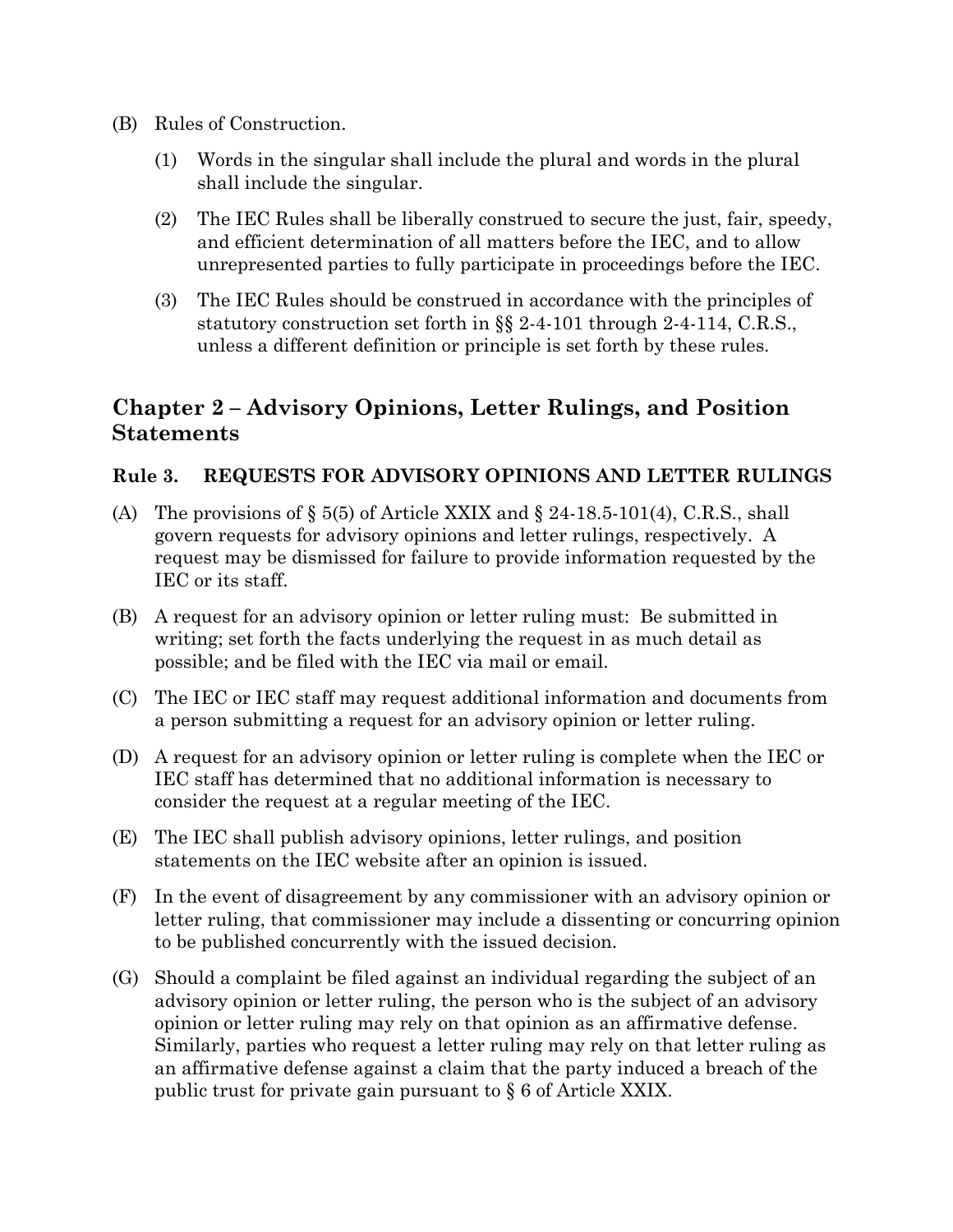- (H) Advisory opinions and letter rulings are not final IEC actions and are not appealable.
- (I) Advisory opinions and letter ruling requests shall be considered as soon as practicable after receipt of a completed request for an advisory opinion or letter ruling. To ensure consideration of the request at the next IEC meeting, the requestor should submit a request for an advisory opinion or letter ruling at least 10 days prior to the next scheduled meeting.
- (J) Requests for advisory opinions and letter rulings are not confidential and may be subject to disclosure pursuant to applicable law. Identifying information is redacted from letter rulings pursuant to  $\S$  24-18.5-101(4)(b)(IV), C.R.S. However, advisory opinions and letter rulings frequently contain information provided by the requesting party and sufficient facts to ascertain the identity of the requesting party. The IEC's issued advisory opinions and letter rulings are public records that are published on the IEC's website.
- (K) A tied vote on an advisory opinion or letter ruling request will result in no opinion being issued, and no affirmative defense being granted as set forth in rule 3(G).

# **Rule 4. POSITION STATEMENTS**

The IEC may, in its discretion, issue position statements to provide guidance to covered individuals and the general public. Position statements shall be published on the IEC website.

# **Chapter 3 – Filing and Responding to Complaints**

# **Rule 5. COMPLAINTS**

- (A) Requirements for Separate Complaints Caption. Complaints must be separately filed against individual persons, even if the complaints allege the same conduct by multiple persons. The complainant shall ensure that each complaint does not reference the existence of other complaints. The caption of each document filed in that complaint matter shall be: "In the matter of: [name of respondent]."
- (B) Complaints must be submitted in writing, signed by the person filing the complaint, and filed with the IEC via mail or email, at iecinfo@state.co.us. Anonymous complaints shall not be considered.
- (C) All complaints filed with the IEC must contain the name, telephone number, and physical or email address of the person filing the complaint. An email address shall be provided if available.
- (D) The complaint shall contain the following information: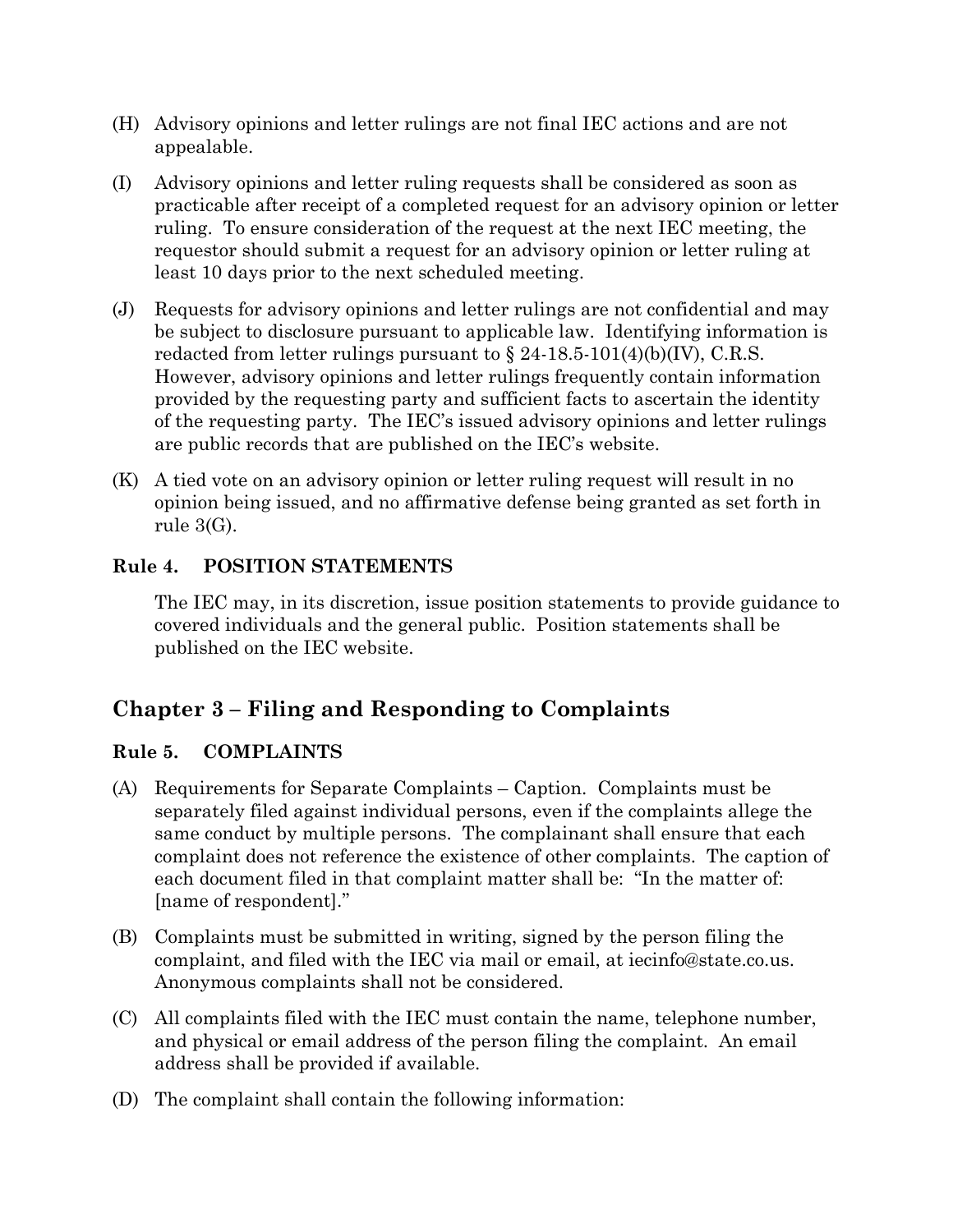- (1) A statement of the facts underlying the complaint with specificity regarding the ethical violations alleged to have been violated, including the section(s) of Article XXIX, statutory standards of conduct, or reporting requirements which the complainant believes were violated;
- (2) The date(s) of the alleged violation(s); and
- (3) A statement that, to the best of the complainant's knowledge, information and belief, the facts and allegations set forth in the complaint are true.
- (E) Preliminary Investigation. A complaint may be dismissed if, on its face, it does not contain adequate information on which the Commission could find it to be non-frivolous. At its discretion, the Commission may defer a frivolous or nonfrivolous determination pending a preliminary investigation of the complaint. The Commission will seek not to disclose the contents of the complaint as part of a preliminary investigation. If the Commission is unable to determine whether a complaint is frivolous after a preliminary investigation, the Commission may disclose the complaint to the respondent if the complainant waives confidentiality. If both parties waive confidentiality, Commission staff may discuss the complaint with third parties as part of the Commission's preliminary investigation.
- (F) Dismissal as Frivolous. Subject to  $\S 5(3)(b)$  of Article XXIX, all complaints and related records shall be kept confidential unless and until a non-frivolous determination is made. A complaint shall be dismissed pursuant to  $\S 5(3)(b)$  if the IEC determines the complaint is frivolous. Complaints dismissed as frivolous and all related records shall remain confidential and shall be destroyed pursuant to the IEC's records retention policy, which can be found on the IEC's website.
- (G) The IEC may stay a complaint on one or more of the following grounds:
	- (1) An action regarding the same subject as the complaint is pending before another body with concurrent jurisdiction;
	- (2) An adjudication regarding the same subject as the complaint is more appropriate for resolution by another body or agency which has concurrent jurisdiction with the IEC; or
	- (3) The subject matter of the complaint overlaps with pending criminal charges or a pending criminal investigation.
- (H) Response to Non-Frivolous Complaints.
	- (1) If the IEC determines that a complaint is non-frivolous, the IEC shall advise the respondent in writing that a complaint has been filed, and that the respondent has the right to be represented by counsel of his or her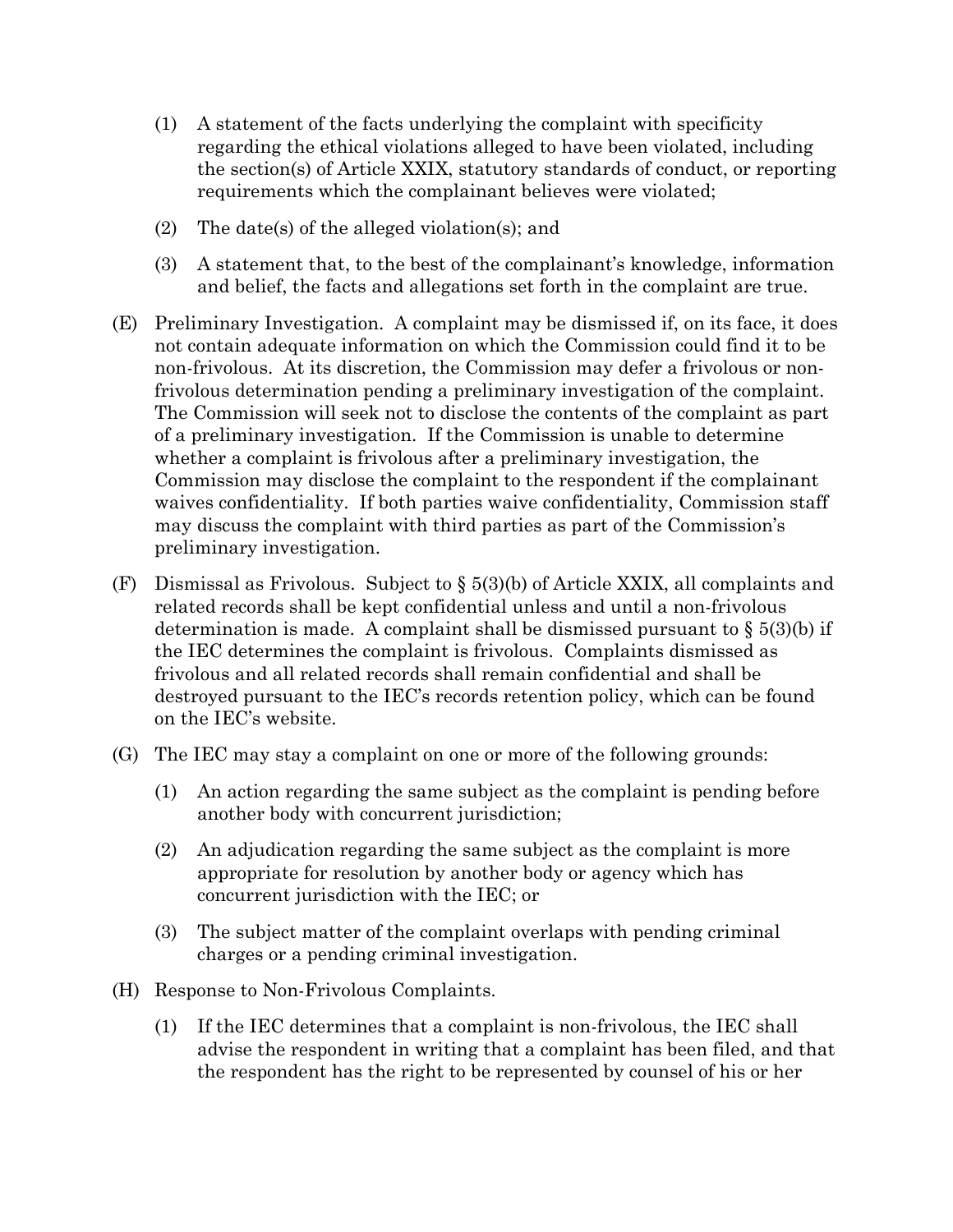choice at his or her own expense. The IEC shall provide a copy of the complaint to the respondent.

- (2) If the IEC determines that a complaint is non-frivolous, the respondent shall file a response to the complaint. Such response shall be in writing, signed by the person or the person's counsel, and may explain, rebut, or provide information, including providing documentation, concerning the facts and allegations in the complaint.
- (3) If a response to a complaint is framed as a motion to dismiss or a motion for summary judgment, the IEC may construe it as such, request that the complainant file a response, and hold a hearing on the motion.
- (4) The response shall include a statement that, to the best of the person's knowledge, information and belief, any statements set out in the response are true. The response shall be filed with the IEC within thirty (30) days of the date on the letter from the IEC advising the respondent of the IEC's non-frivolous determination. The respondent may, for good cause, submit a written request for an extension of time to respond to a complaint.
- (I) Investigations.
	- (1) IEC staff shall investigate all non-frivolous complaints. The IEC may limit the scope of an investigation if some or all of the underlying facts are undisputed.
	- (2) A copy of the IEC's report of investigation shall be provided to the parties at least 10 business days before the hearing date. Prior to its disclosure, the draft report shall remain confidential.
- (J) Party Appearances. During the pendency of a complaint, the IEC may require the parties to appear at an IEC meeting in order to provide for the speedy and efficient resolution of the complaint. If party appearances are required, party appearances will be indicated as "mandatory" on the IEC's meeting agenda. Parties may appear in person, by telephone, or by web conference.

# **Chapter 4 – Motions and Hearings**

# **Rule 6. MOTIONS**

- (A) Any party may submit a motion to the IEC. Except as set forth in Rule 5(H)(3), motions should be standalone documents and should not be included in the body of another pleading. Before filing a motion, a moving party shall confer with opposing parties. A motion shall:
	- (1) Contain a statement that the moving party has conferred with all parties, and whether those parties oppose the motion;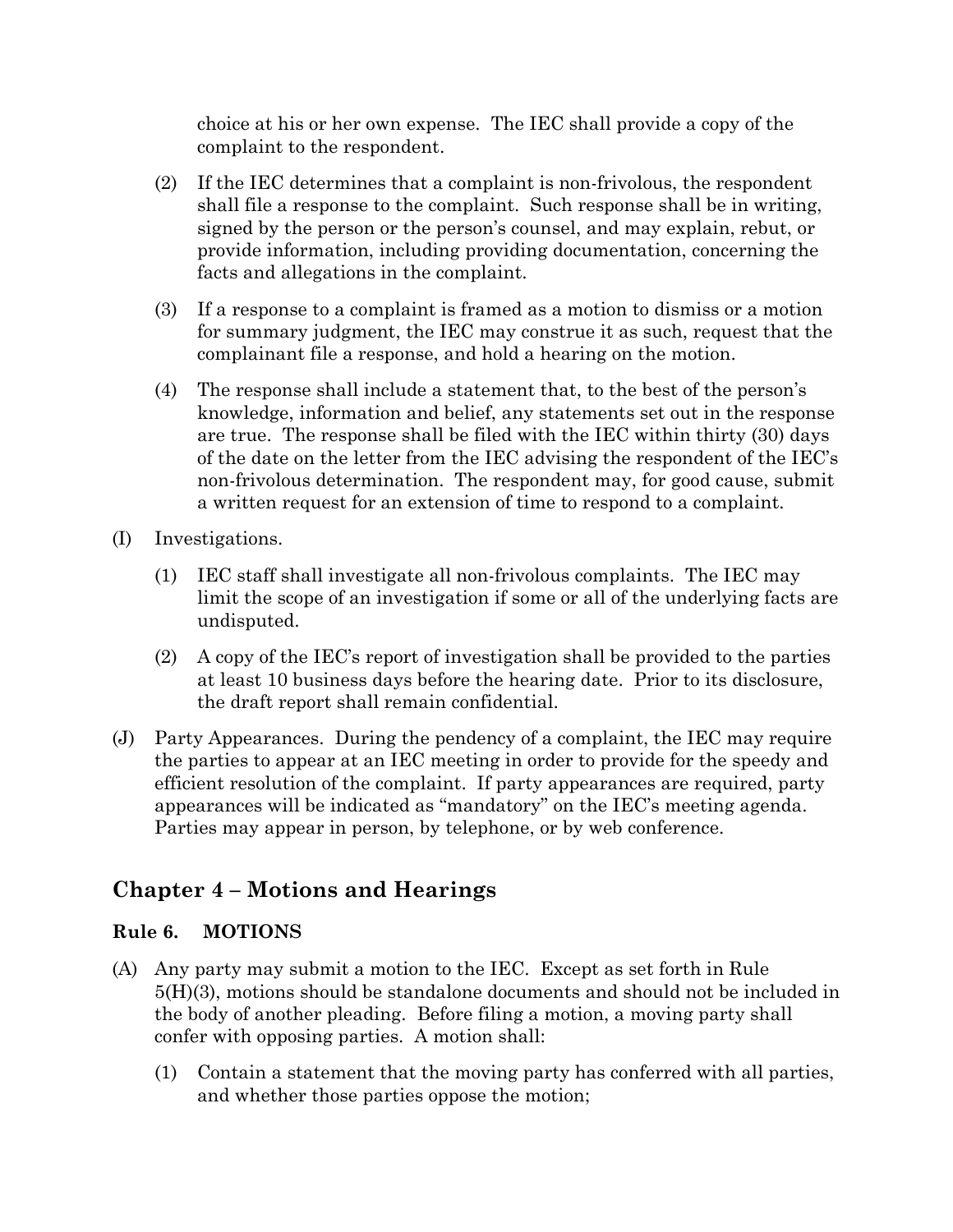- (2) Contain a statement explaining the legal grounds for the motion; and
- (3) Include a proposed order attached to, or filed concurrently with, the motion.
- (B) At the discretion of the IEC or the hearing officer, the requirements in rule 6(A) may be relaxed for parties not represented by an attorney.
- (C) Unless other deadlines are set by the Commission, a responding party shall have 14 days from the service of a non-dispositive motion to file and serve a response to that motion. Unless other deadlines are set by the Commission, a responding party shall have 21 days from service of a dispositive motion to file and serve a response to that motion.
- (D) A reply by the moving party may be filed only with permission from the IEC, the hearing officer, or the IEC chair. If permitted, a reply shall be filed within five (5) days of the date such permission is granted.
- (E) The IEC may, in its discretion, hear oral argument regarding a motion at an open meeting of the IEC. A request for oral argument should be included in the motion or response.
- (F) The IEC may orally rule on pending motions in open session, or, if the motion is dispositive or presents issues of law or fact more suitable to resolution by written decision, the IEC may issue a written ruling on the motion to the parties at the earliest practicable time.
- (G) A party may file a motion to dismiss or a motion for summary judgment in order to expedite the IEC's consideration of a pending complaint or to narrow the issues for hearing.
- (H) Motions filed prior to the IEC's completion of an investigation are disfavored. In its discretion, the IEC may delay ruling on a motion until hearing.

# **Rule 7. HEARINGS**

- (A) Scope of Hearings. The scope of the hearing shall be determined by the IEC and may be limited to specific factual or legal issues. The hearing may be limited to oral argument on the legal issues when it appears that there are no issues of disputed fact.
- (B) Setting Hearings.
	- (1) Hearings on complaints will be set as soon as practicable. A hearing date can be continued only at the discretion of the IEC or upon a showing of good cause as determined by the IEC.
	- (2) The IEC shall send the complainant and Respondent a notice of the hearing date.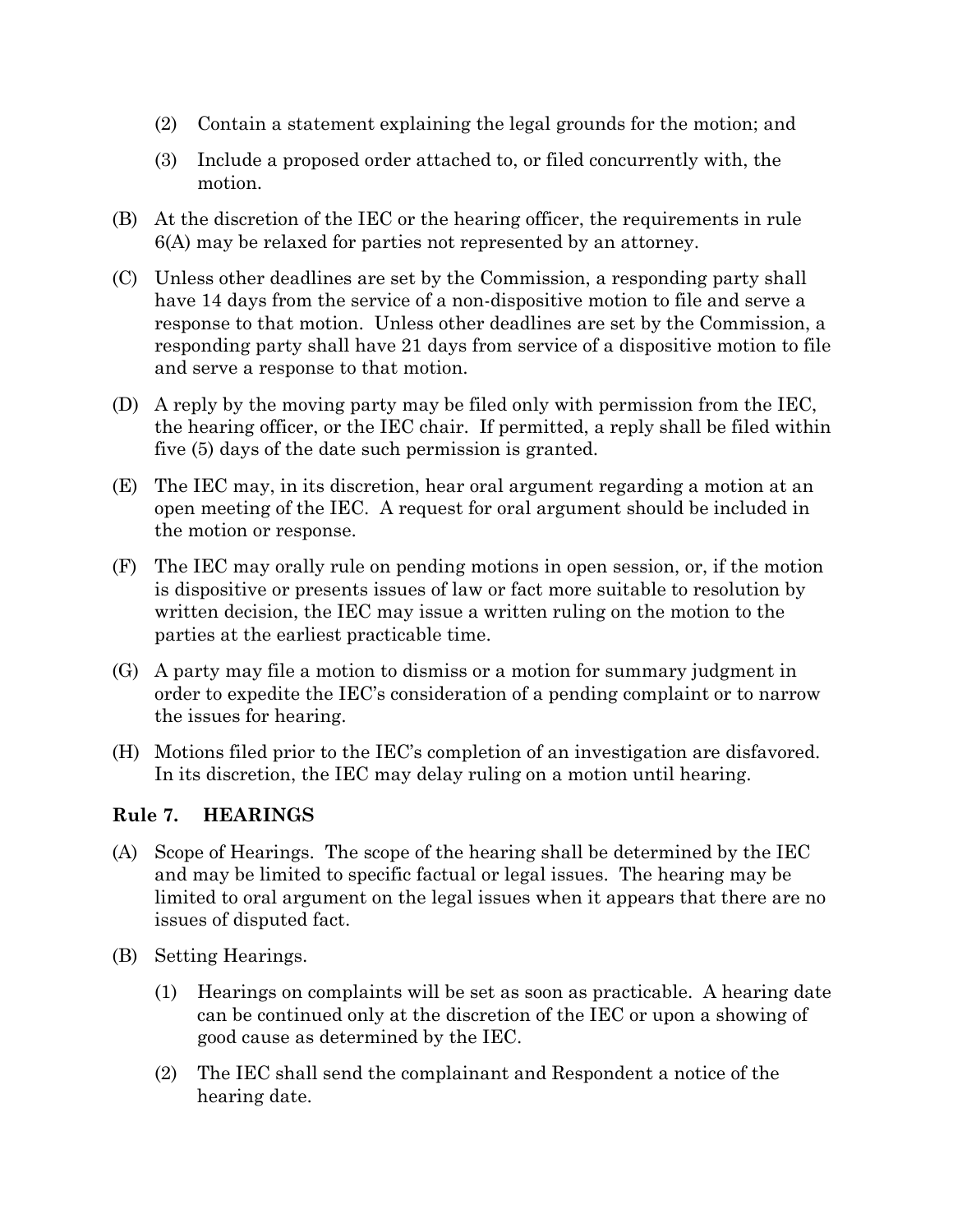- (3) Any party may, upon receiving notice of the hearing, request inspection of IEC documents pertaining to the complaint, with reasonable notice to the IEC, unless such documents constitute investigative work product or are otherwise privileged or confidential pursuant to these rules. The IEC shall provide such requested non-confidential, non-privileged documents during regular business hours, and will work with the requesting party to provide such documents in a format accessible to them.
- (C) Prehearing Matters.
	- (1) Failure to Prosecute or Defend. Should either party fail to comply with these rules, the IEC may, in its discretion, limit the presentation of evidence, issue a Show Cause order, or dismiss the Complaint on the merits, with or without prejudice.
	- (2) Consolidation. Notwithstanding the requirement that complaints be separately filed against individuals, any party may move to consolidate complaints pending before the IEC which have been found non-frivolous and are based on a common question of law or fact. The IEC, upon its own motion, may consolidate complaints in the interest of administrative efficiency.
	- (3) Disclosure of Witnesses and Documents. Within thirty (30) days after the IEC serves the notice of hearing, each party shall provide to all other parties and to the IEC prehearing disclosures of evidence relevant to the alleged violations, including: (1) copies of all relevant documents and other exhibits; and (2) a list, including contact information, of all persons who may have knowledge regarding the facts of the case, and a short statement regarding the relevant facts or opinions about which the person has knowledge. The disclosing party should specify which of the disclosed witnesses the disclosing party intends to call to testify at hearing.
	- (4) Stipulated Facts. Within forty (40) days after the IEC serves the notice of hearing, the parties shall confer and file a joint list of stipulated facts that will be deemed admitted at the hearing.
	- (5) Discovery. Limited discovery may be permitted at the discretion of the Commission in such form as the Commission deems appropriate.
	- (6) Notice of Issues for Hearing. Prior to hearing, the IEC will issue a notice of issues for hearing that sets forth the potential violations that the IEC will consider at hearing. Such notice is based on all the facts alleged in the complaint, but is not limited to the specific legal grounds or citations set forth in the complaint. The notice may be amended prior to hearing at the IEC's discretion.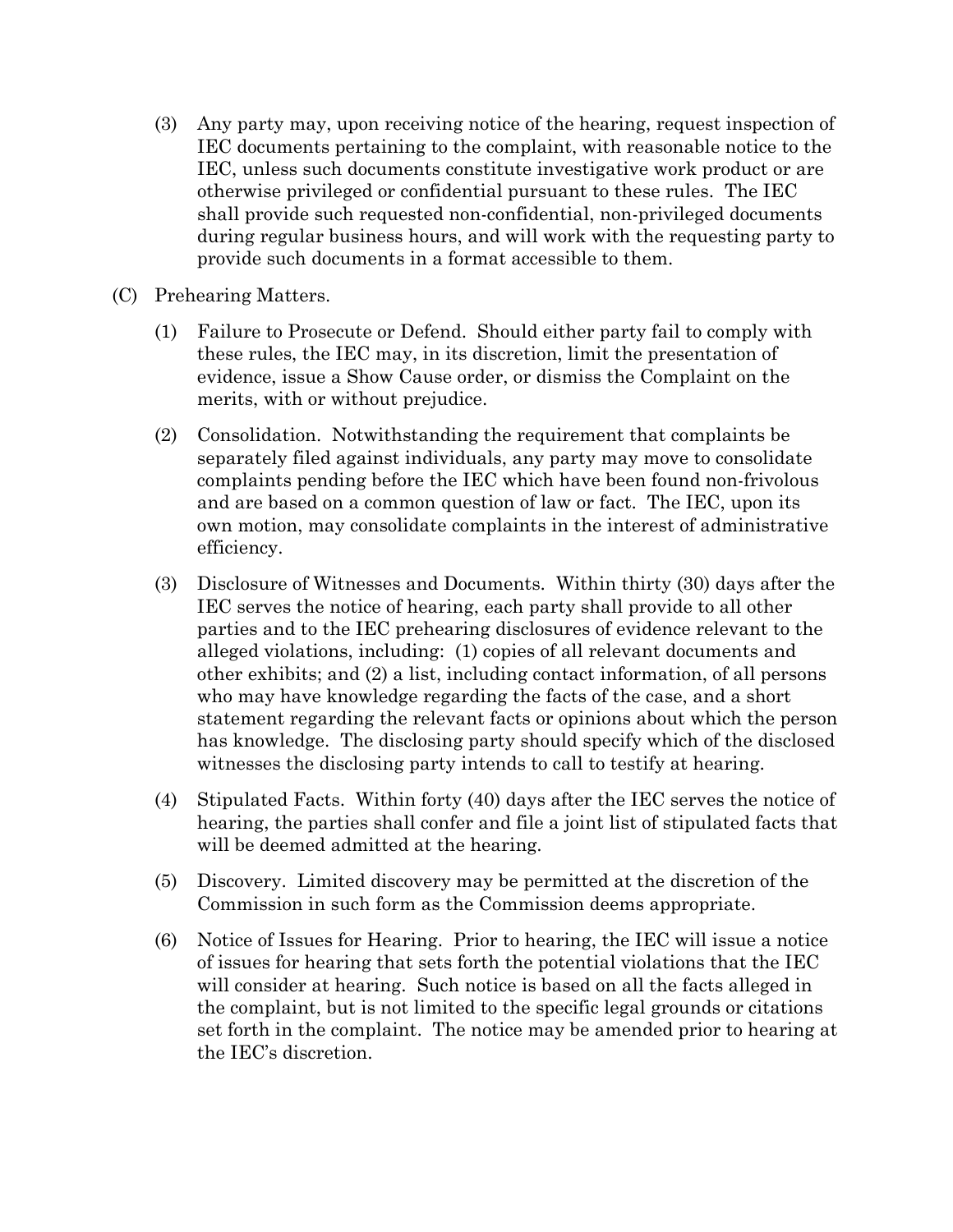- (7) Prehearing Conference. A prehearing conference may be scheduled at the discretion of the IEC. Either party may request a prehearing conference. A prehearing conference may be conducted by the hearing officer or IEC chair.
- (8) Subpoenas. Commissioners have the power to subpoena documents and witnesses pursuant to § 5(4) of Article XXIX.
	- (a) Commissioners may subpoena documents or witnesses upon their own motion or upon the request of any party, during either the investigative or hearing phase of adjudicating a complaint. A party's request for issuance of a subpoena shall be made not later than seven (7) days before such attendance or production is requested.
	- (b) Members of the IEC may authorize IEC staff to use a stamp signature or to sign a subpoena on behalf of the IEC. However, no other person may duplicate the signature of a commissioner in issuing a subpoena.
- (D) Standard of Proof. Pursuant to § 5(3)(e) of Article XXIX, the standard of proof applicable to IEC proceedings shall be a preponderance of the evidence, unless the IEC determines that the circumstances warrant a heightened standard.
- (E) Rules of Evidence. The Colorado Rules of Evidence apply in all hearings conducted by the IEC. Unless the context requires otherwise, whenever the word "court", "judge", or "jury" appears in the Colorado Rules of Evidence, such word shall be construed to mean the IEC. The IEC has discretion to admit evidence not admissible under such rules, as allowed under Colorado law.
- (F) Purpose of Hearing. The IEC may consider filings, admit evidence, receive arguments, examine witnesses, consider the stipulations of parties, or consider other presentations of evidence in the course of a hearing.
- (G) Settlement. The parties shall promptly notify the IEC of any proposed settlement, stipulation, or other action eliminating the need for a hearing. Any settlement agreement that includes a term for a monetary payment shall be filed with the IEC and made public.
- (H) Presentation of Evidence. Testimony by affidavit, telephone, or web conference may be permitted at the discretion of the IEC if a witness is unavailable to testify in person. All arrangements for the taking of testimony by telephone or video conference shall be made by the party requesting such testimony, who shall be responsible for all costs associated with the testimony.
- (I) Parties should sequentially mark exhibits either prior to the hearing or when the party submits such exhibit into evidence. Complainants shall mark exhibits beginning with "001". Respondent shall mark exhibits beginning with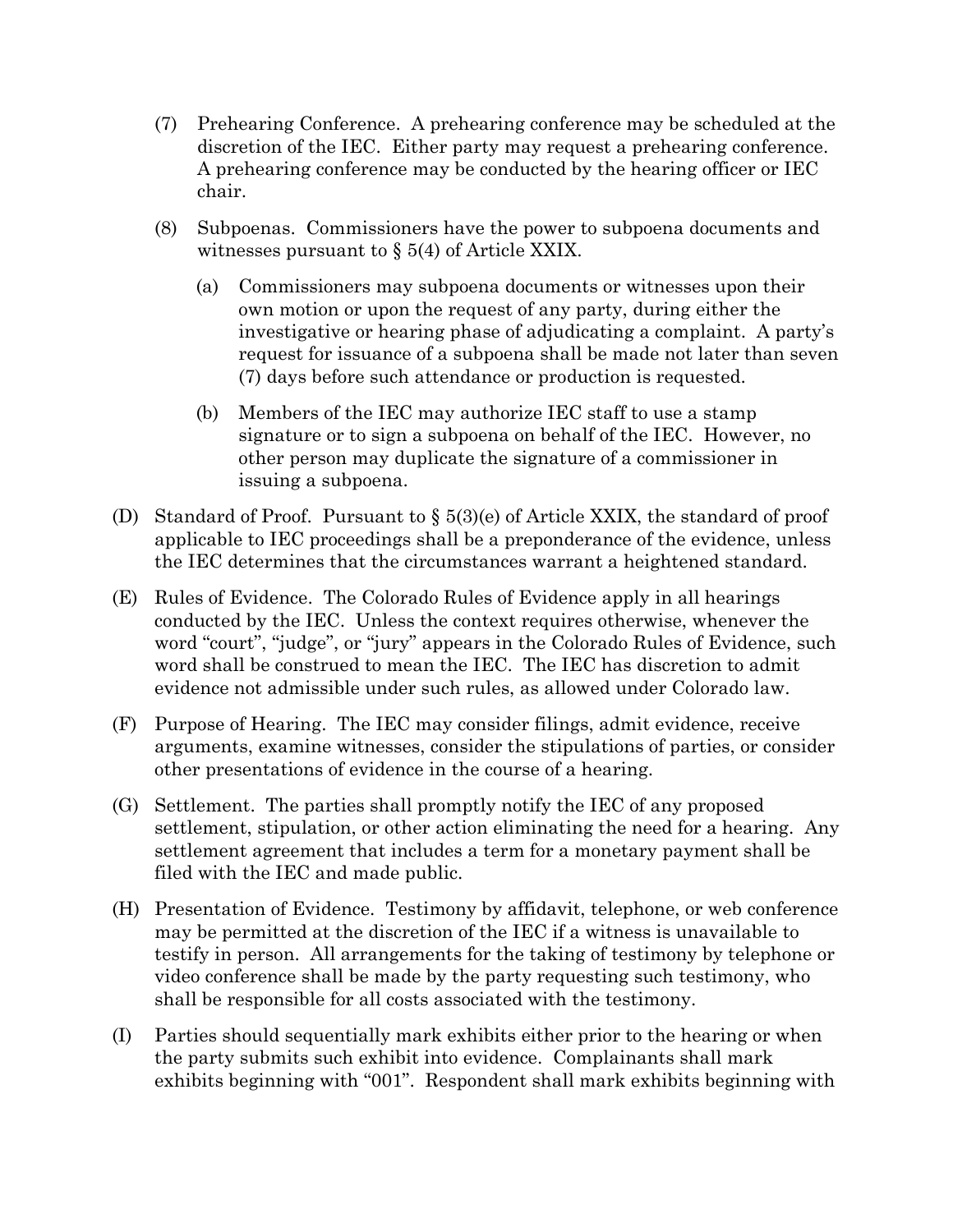"A". IEC records admitted on the IEC's own motion shall be sequentially identified, beginning with "IEC001".

- (J) The IEC, in its discretion, may accept written closing statements.
- (K) The IEC will record audio of all hearings. The IEC does not supply court reporters. If any party wishes to have all or a portion of a proceeding transcribed by a court reporter, that party may make private arrangements to do so at that party's own expense.
- (L) IEC Decision.
	- (1) The IEC's written decision shall include findings of fact and conclusions of law, which shall address the material issues of fact and law in the case and shall set forth the appropriate sanction or penalty, if any, in accordance with § 6 of Article XXIX.
	- (2) A copy of the IEC's written decision concerning any complaint that proceeds to hearing shall be served upon all parties of record and published on the IEC's website at the earliest practicable time. A decision is final for appeal purposes on the date that the IEC's written decision is served upon the parties by the IEC's staff.
	- (3) A majority of a quorum of IEC commissioners is required to find a violation in a complaint matter. A tied vote on a complaint matter will result in a finding of no violation.
	- (4) Motions for reconsideration following entry of a final decision shall not be considered.
	- (5) On appeal, the IEC's official record shall include a written transcript or audio recording of the open session portions of the hearing, together with copies of all pleadings submitted in the case, all exhibits admitted, and all information secured by the IEC on its own initiative and considered by it in rendering its decision.
	- (6) The time for appeal pursuant to  $\S$  24-18.5-101(9), C.R.S., is 30 days. The time for appeal runs from the date that the IEC's written decision is final pursuant to rule 7(L)(2).

# **Rule 8. REPRESENTATION**

Entries of appearance and withdrawals of counsel shall be in conformance with C.R.C.P. 121, §1-1. Entries of appearance shall be made at the earliest practicable time in the proceedings.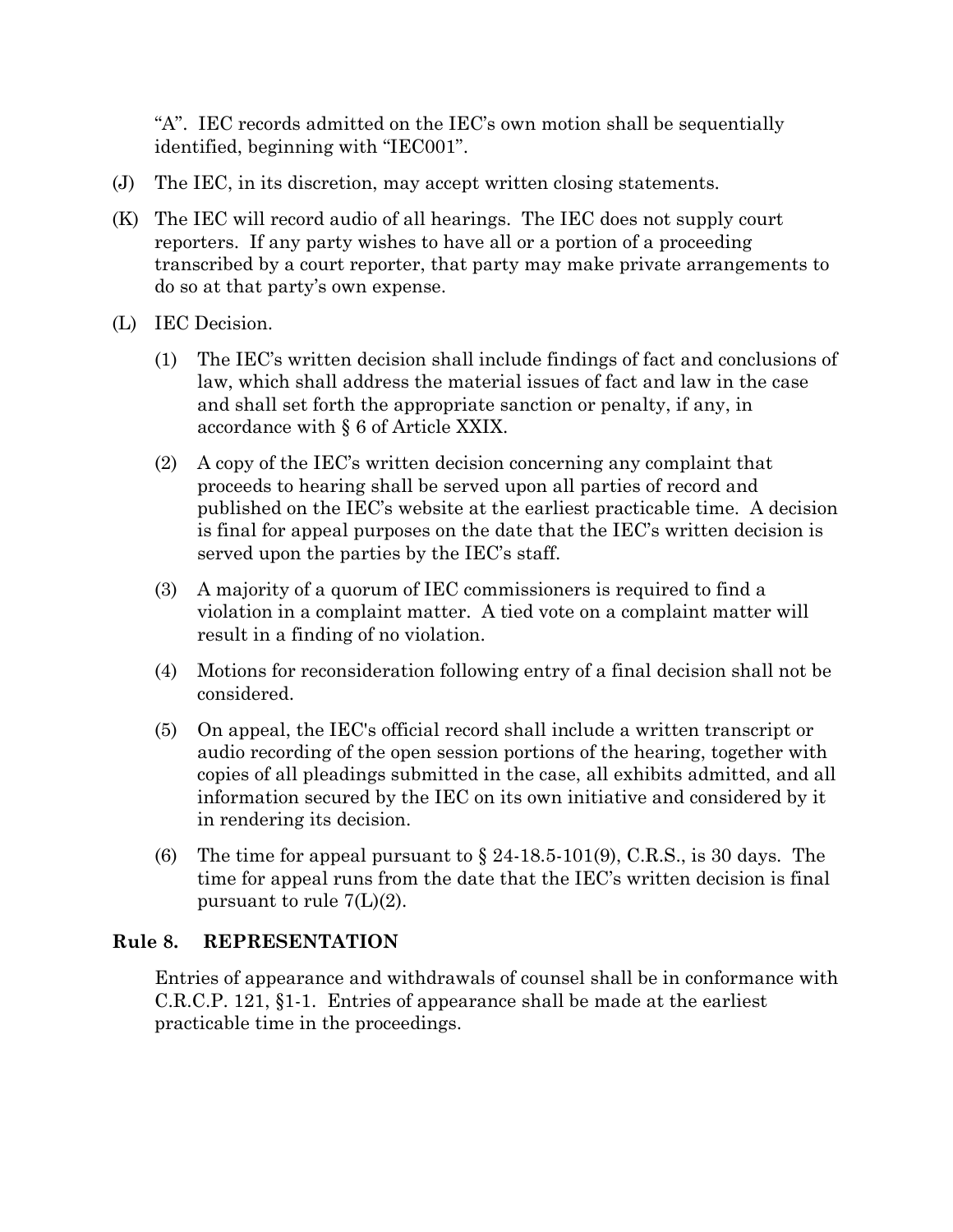# **Chapter 5 – Miscellaneous Procedural Rules**

# **Rule 9. GENERAL PROVISIONS GOVERNING PROCEEDINGS BEFORE THE IEC**

- (A) Communications between a party appearing before the IEC and any commissioner concerning any matter before the IEC (also known as *ex parte* communications) are strictly prohibited outside of a Commission meeting.
- (B) Requests for advisory opinions, requests for letter rulings, and/or complaints may not be filed with individual commissioners.
- (C) Authority of IEC Executive Director and Staff. The IEC may, in its discretion, delegate functions and responsibilities to its executive director and staff. IEC staff is not permitted to render legal advice to parties or the public. Staff will not provide an opinion regarding the validity of a complaint. However, staff is available to answer questions about the IEC's processes and these rules.
- (D) Authority of Chair. The IEC chair shall have the authority to manage IEC staff, preside over meetings, conduct prehearing conferences, rule on nondispositive motions outside of regularly scheduled meetings, grant or deny requests for extensions of time, grant leave to file replies to responses to motions if no hearing officer is assigned to a case, supervise the staff's management of the IEC's budget, work with IEC staff to create meeting agendas, and any other duties that are delegated to the chair by the IEC with specificity in writing or in the IEC's meeting minutes.
- (E) Authority of Hearing Officer. The hearing officer assigned to a case shall have the authority to manage the case outside of regularly scheduled meetings of the IEC. This delegated authority includes the authority to rule on nondispositive motions, grant leave to file replies to responses to motions, hold pre-hearing conferences, and otherwise work with IEC staff to ensure the just and efficient resolution of a case. Consistent with § 5(4) of Article XXIX, a hearing officer shall have the authority to issue subpoenas. Other duties may be delegated to the hearing officer by the IEC with specificity in writing or in the IEC's meeting minutes.
- (F) Computation of Time. In computing any period of time described in these rules, the day of the act or event from which the designated period of time begins to run shall not be included. The last day of the period of time shall be included unless it is a Saturday, Sunday, or a legal holiday, in which event the period of time runs until the next day which is not a Saturday, Sunday, or legal holiday. The IEC may, at its own discretion or upon the request of a party, enlarge any period of time set forth in these rules so long as any request to enlarge any period of time is made before the expiration of the period of time originally prescribed herein.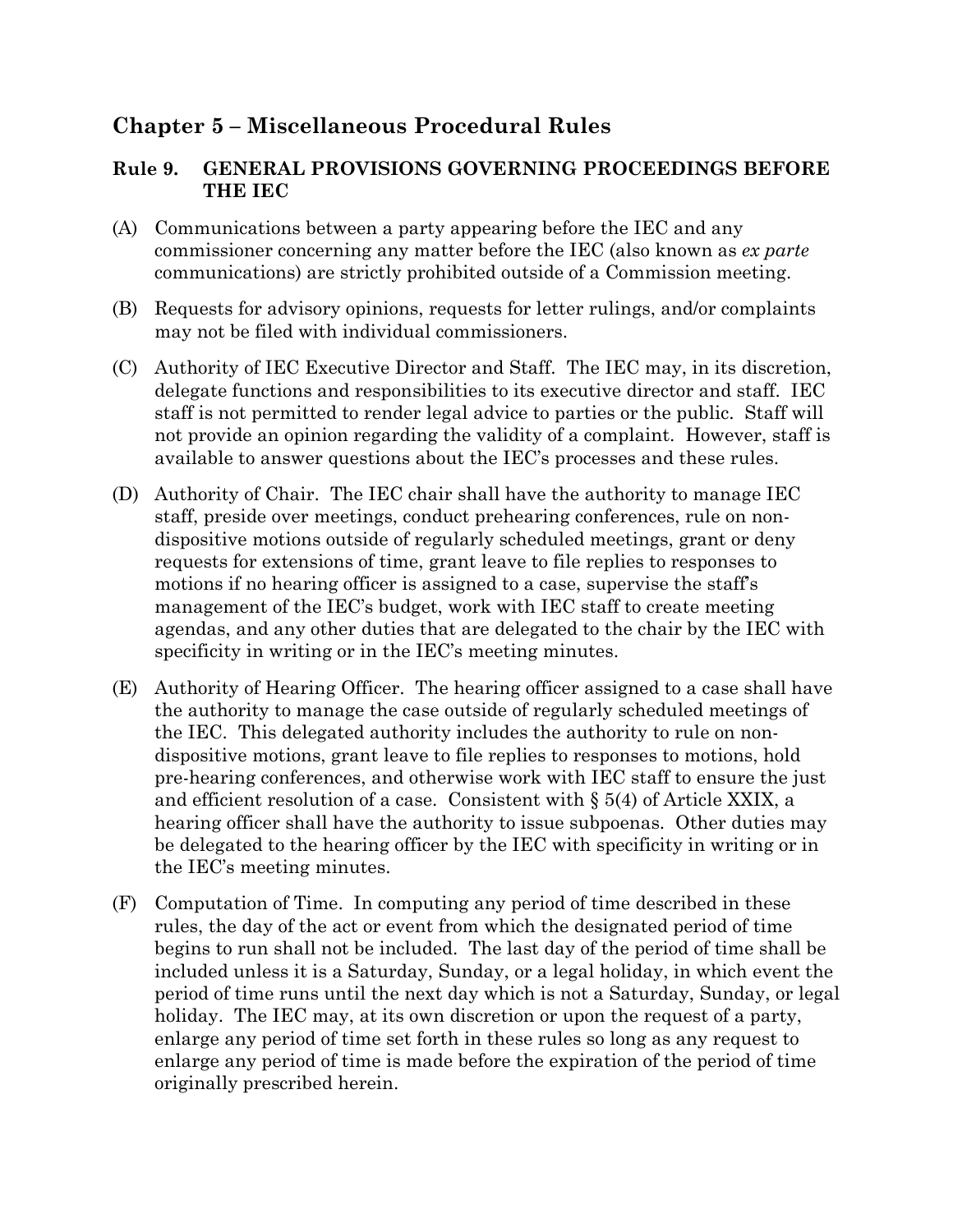- (G) Service of Process.
	- (1) Service on Other Parties. Service of pleadings and filings on other parties shall be done by either hand delivery or by U.S. mail to a party at his or her last known address on file with the IEC, or to the party's counsel of record on file with the IEC. If email addresses are confirmed as valid and current by IEC staff, email service is sufficient unless the parties expressly request service by U.S. mail. If an email address changes, the party whose email changes is responsible for notifying IEC staff and opposing parties.
	- (2) Filing. Filing of pleadings and other filings shall be done by either hand delivery, mail, or email to the IEC at: Colorado Independent Ethics Commission, 1300 Broadway, Suite 240, Denver, CO 80203, iecinfo@state.co.us. To the extent practicable, a party should send an electronic copy of all pleadings to iecinfo@state.co.us. Email filing is preferred. A pleading is considered filed on the date received by the IEC.

# **Chapter 6 – Open Meetings**

#### **Rule 10. MEETING PROCEDURES.**

- (A) All open meetings of the IEC shall include a public comment period. Public comments shall not address pending complaint matters. The length of time for public comment shall be at the discretion of the IEC.
- (B) Minutes of the open sessions of all open meetings shall be prepared and posted on the IEC website as soon as practicable following approval by the Commission.
- (C) The IEC shall provide notice of all open meetings on its website at least 24 hours prior to the scheduled meeting, along with an agenda of topics to be covered at that meeting.
- (D) The IEC may enter into closed session during an open meeting upon the vote of a majority of a quorum of commissioners. A motion to enter closed session must state the purpose for which the closed session will be held in sufficient detail to inform the public regarding the subject matter thereof, but without compromising the purpose of the closed session.
- (E) The IEC may enter into closed session for the purposes set forth in these rules, to receive advice of counsel, or to discuss matters that may be kept confidential by applicable law.
- (F) The IEC or its staff shall record all open sessions of open meetings. Recordings shall be maintained in accordance with the IEC's records retention policy, available on the IEC's website.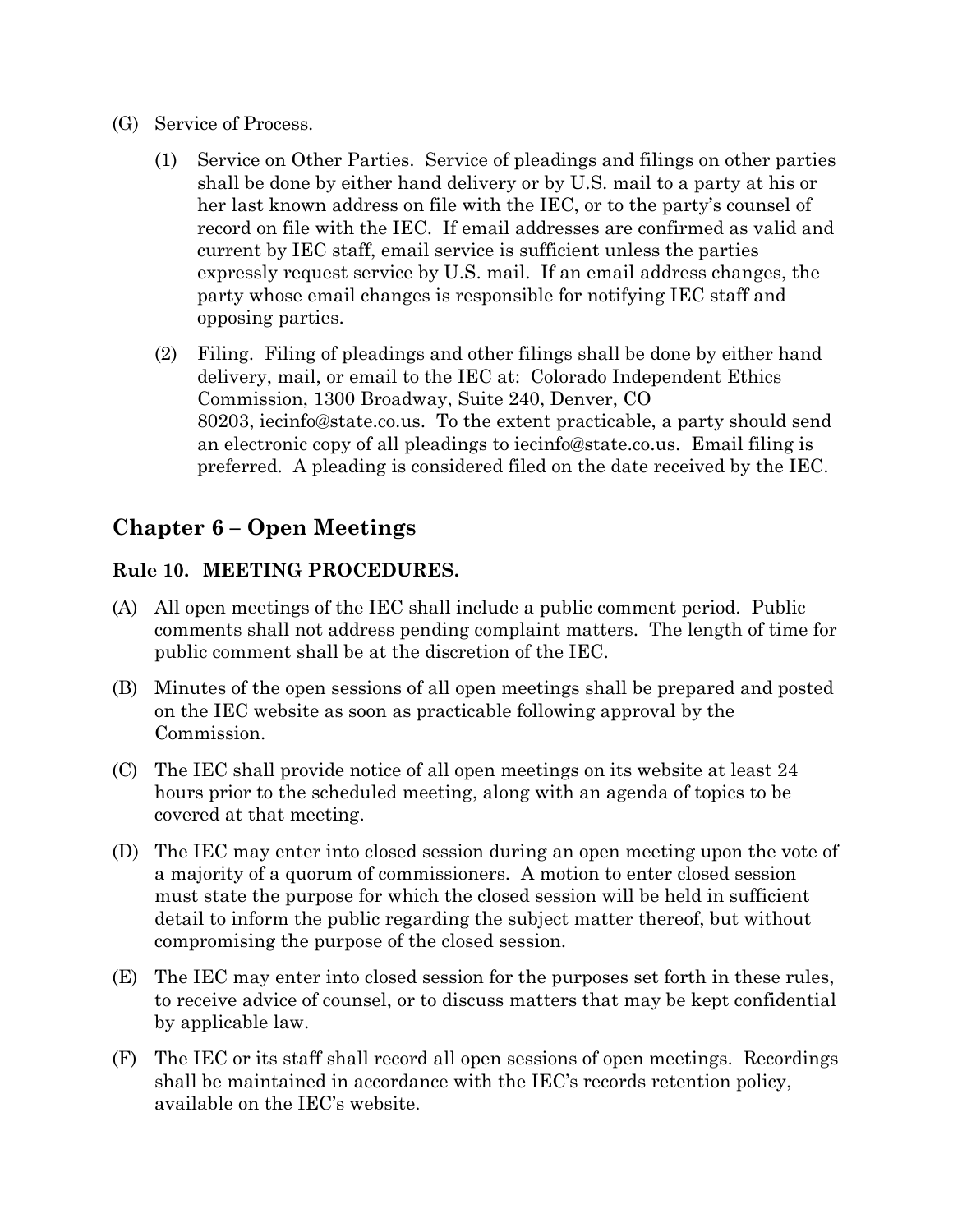#### **Rule 11. FRIVOLITY DETERMINATIONS.**

- (A) All deliberations of the IEC regarding complaints not yet found to be nonfrivolous pursuant to § 5(3)(b) of Article XXIX shall be held in closed session.
- (B) Notwithstanding rule  $11(A)$ , the IEC shall vote to find a complaint frivolous or non-frivolous in open session, or, in the alternative, announce its decision in open session and reflect its decision in the meeting minutes.

#### **Rule 12. DELIBERATIONS; ADOPTION AND ISSUANCE OF DECISIONS.**

In its discretion, the IEC may confidentially deliberate, edit, and review draft decisions regarding rulemaking, complaints, advisory opinions, letter rulings, and position statements, in closed sessions or outside of an open meeting.

#### **Rule 13. PREHEARING MATTERS.**

- (A) All discussions between the IEC and parties appearing before the IEC in connection with a pending complaint, including oral arguments regarding pending motions, shall take place in open session.
- (B) Preliminary Investigations. As contemplated by rule 5(E), all discussions regarding preliminary investigations shall take place in closed session.
- (C) Ongoing Investigations. Prior to release of the IEC's report of investigation to the parties pursuant to rule  $5(I)$ , all investigative updates from IEC staff regarding a complaint and all direction from the IEC to its staff regarding an investigation shall take place in closed session.
- (D) The IEC shall vote to approve the report of investigation and issue a notice of issues for hearing in open session, as contemplated by rules  $5(I)$  and  $7(C)(6)$ , respectively. The IEC may delegate such approval to the hearing officer.

# **Rule 14. HEARINGS.**

- (A) Pursuant to  $\S 5(3)(c)$  of Article XXIX, the IEC shall conduct hearings on complaint matters in open session.
- (B) The IEC may vote regarding whether to find violations and assess penalties in open session, but its decision is not final until a written decision is issued pursuant to rule 7(L)(2).

# **Rule 15. ADVISORY OPINIONS AND LETTER RULINGS.**

(A) All discussions between the IEC and parties requesting an advisory opinion or letter ruling shall take place in open session during an open meeting.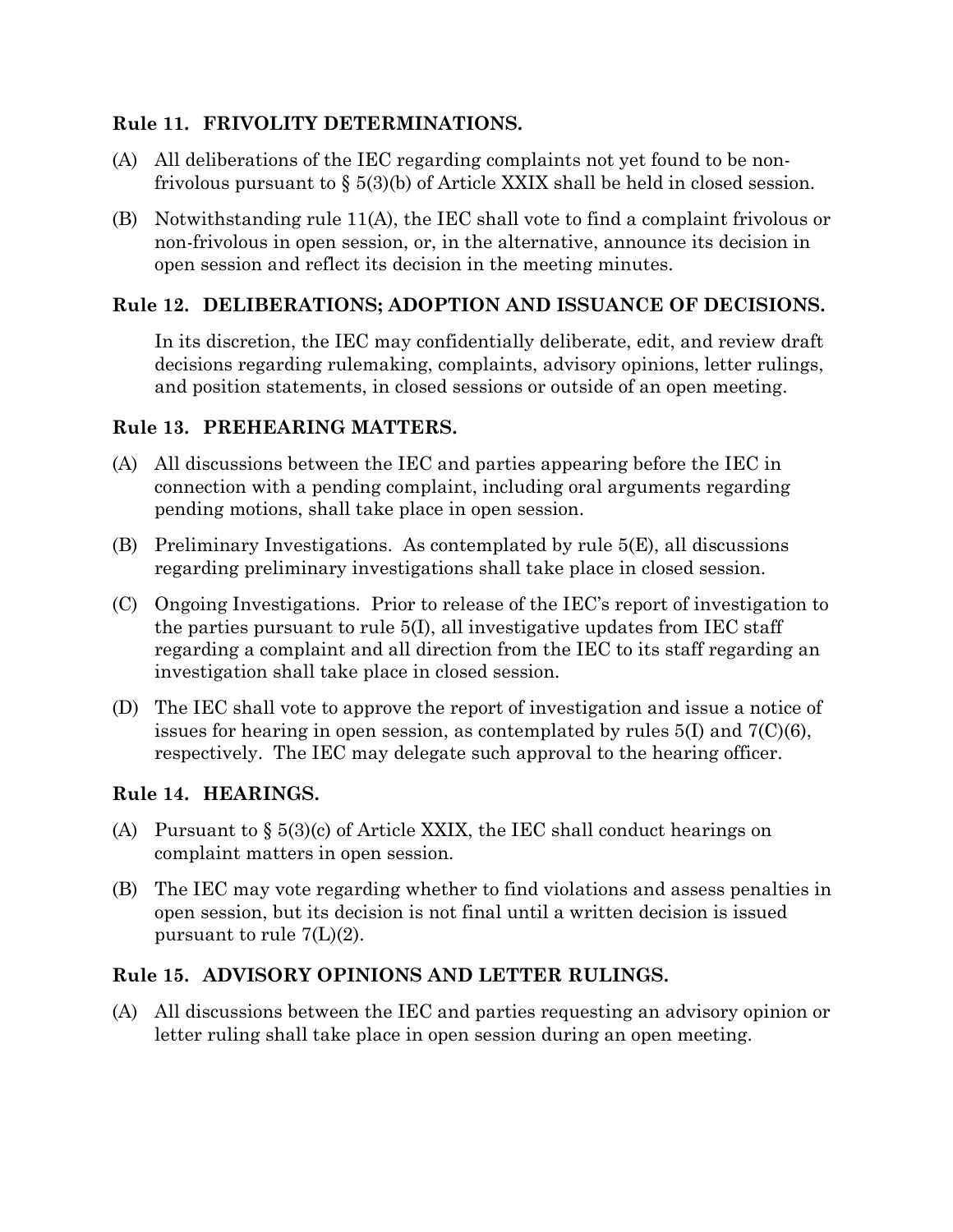(B) The IEC may vote regarding whether to approve or deny an advisory opinion or letter ruling request in open session, but its decision is not final until issuance of a written decision.

# **Rule 16. OTHER BUSINESS OF THE IEC.**

- (A) Personnel matters shall be discussed in closed session unless otherwise required by state law.
- (B) Discussions regarding pending legislation, including fiscal note review, may be held in closed session or outside of an open meeting.
- (C) The IEC's formal adoption of proposed policies, positions, resolutions, rules, or regulations shall take place in open session, unless such action falls under a specific rule herein providing for closed session or is otherwise required to be kept confidential by law.

# **Chapter 7 – Public Records**

# **Rule 17. DISCLOSURE OF IEC PUBLIC RECORDS**

- (A) Public records shall be available for inspection by any person at reasonable times. Absent exigent circumstances, upon the reasonable request of a member of the public, public records shall be produced by the custodian of records within three (3) business days of any such reasonable request. If additional time is necessary to respond to the request, the custodian of records shall notify the requesting party that additional time is necessary and provide an estimated time frame for completion.
- (B) In the event of the custodian of record's absence, the time for responding to such request shall be tolled and shall commence on the first day of the custodian's return to office. The custodian of records shall provide advance notification of their absence by enabling out-of-office automatic email replies and phone recordings.
- (C) The custodian of records may redact personal identifying information from a document that is otherwise a public record, in order to protect the public interest or comply with applicable law.

#### **Rule 18. RECORDS RELATED TO COMPLAINTS, ADVISORY OPINIONS, AND LETTER RULINGS**

- (A) IEC records related to a complaint dismissed as frivolous pursuant to  $\S 5(3)(b)$ of Article XXIX and rule 5(F) are non-public records.
- (B) IEC records related to a pending complaint that has not yet been deemed nonfrivolous pursuant to  $\S$  5(3)(b) of Article XXIX are non-public records.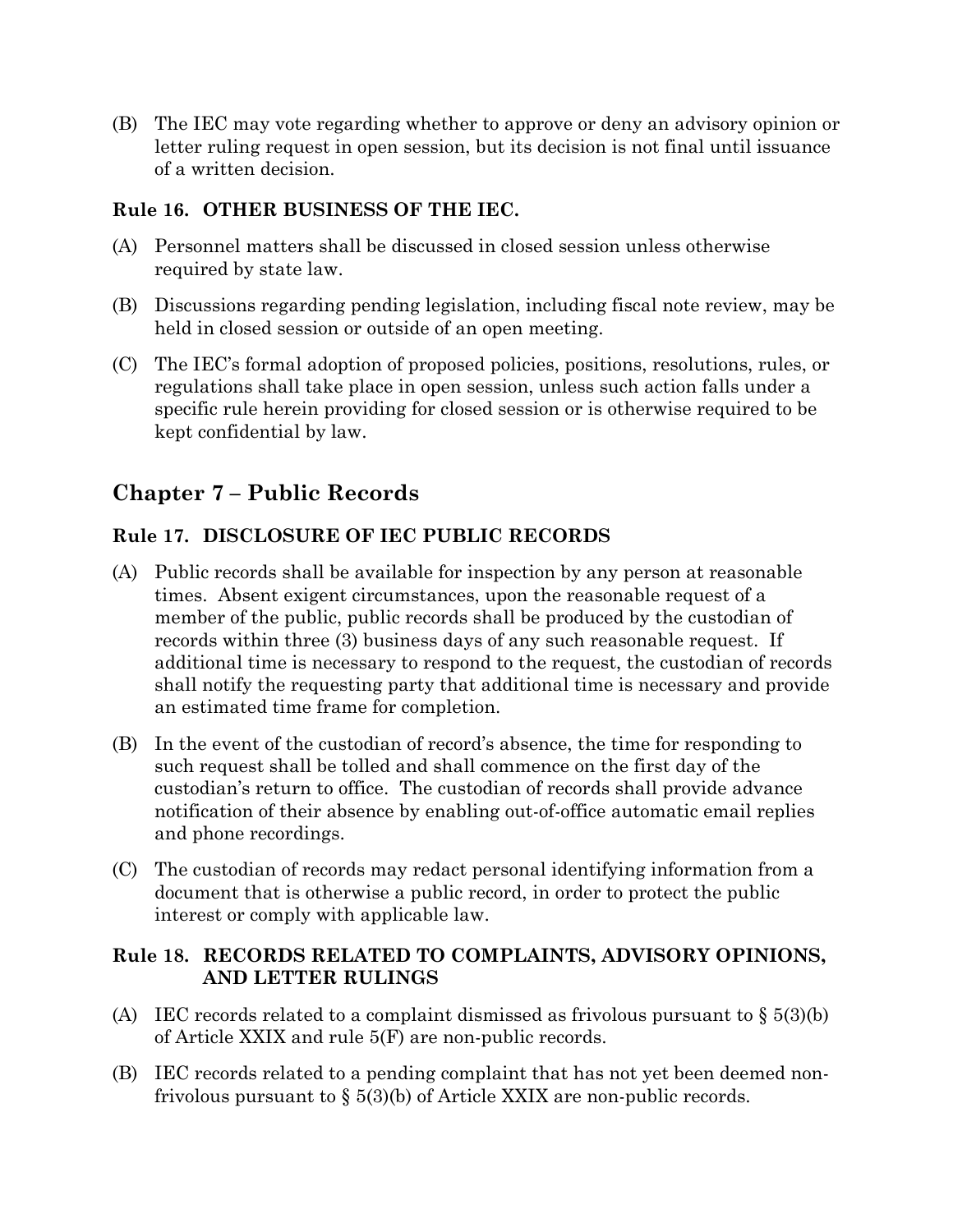- (C) If a complaint is determined to be non-frivolous pursuant to  $\S$  5(3)(b) of Article XXIX, IEC records that predate that non-frivolous determination are nonpublic records unless expressly defined as public records by these rules.
- (D) Pleadings filed by any party to a complaint are public records, unless required to be kept confidential pursuant to these rules or  $\S$  5(3)(b) of Article XXIX.
- (E) Audio or video recordings of IEC hearings held pursuant to § 5(3)(c) of Article XXIX of the Colorado Constitution are public records.
- (F) A published decision of the IEC is a public record.
- (G) An advisory opinion request or a letter ruling request is a public record. For all IEC records related to letter ruling requests, the custodian of records shall redact identifying information from public records to give effect to IEC rule 3(J) and § 24-18.5-101(4)(b)(IV), C.R.S.

# **Rule 19. RECORDS RELATED TO CLOSED SESSIONS, DELIBERATIONS, WORK PRODUCT, PRIVILEGE**

- (A) IEC records related to closed sessions of the IEC are non-public records.
- (B) IEC records related to deliberations that occur in closed session or outside of a regularly scheduled meeting of the IEC, and any other records protected by the common law deliberative process privilege, are non-public records.
- (C) IEC records that constitute work product are non-public records.
- (D) IEC records that are protected by attorney-client privilege are non-public records.

# **Rule 20. PERSONNEL FILES; COMMISSIONER FILES**

- (A) The personnel files of employees are non-public records, except that the following records are public records:
	- (1) Records of any sexual harassment complaints that result in an internal IEC investigation, including the outcome of such investigation; and
	- (2) The general employment policies and procedures of the IEC, to the extent that the disclosure can be made without permitting the identification, as a result of the disclosure, of any individual employment information.
- (B) Draft reports or related documents prepared by or for the IEC for internal use in evaluating the performance of the IEC or its staff are non-public records.
- (C) Records related to commissioner reimbursement or travel requests are public records.